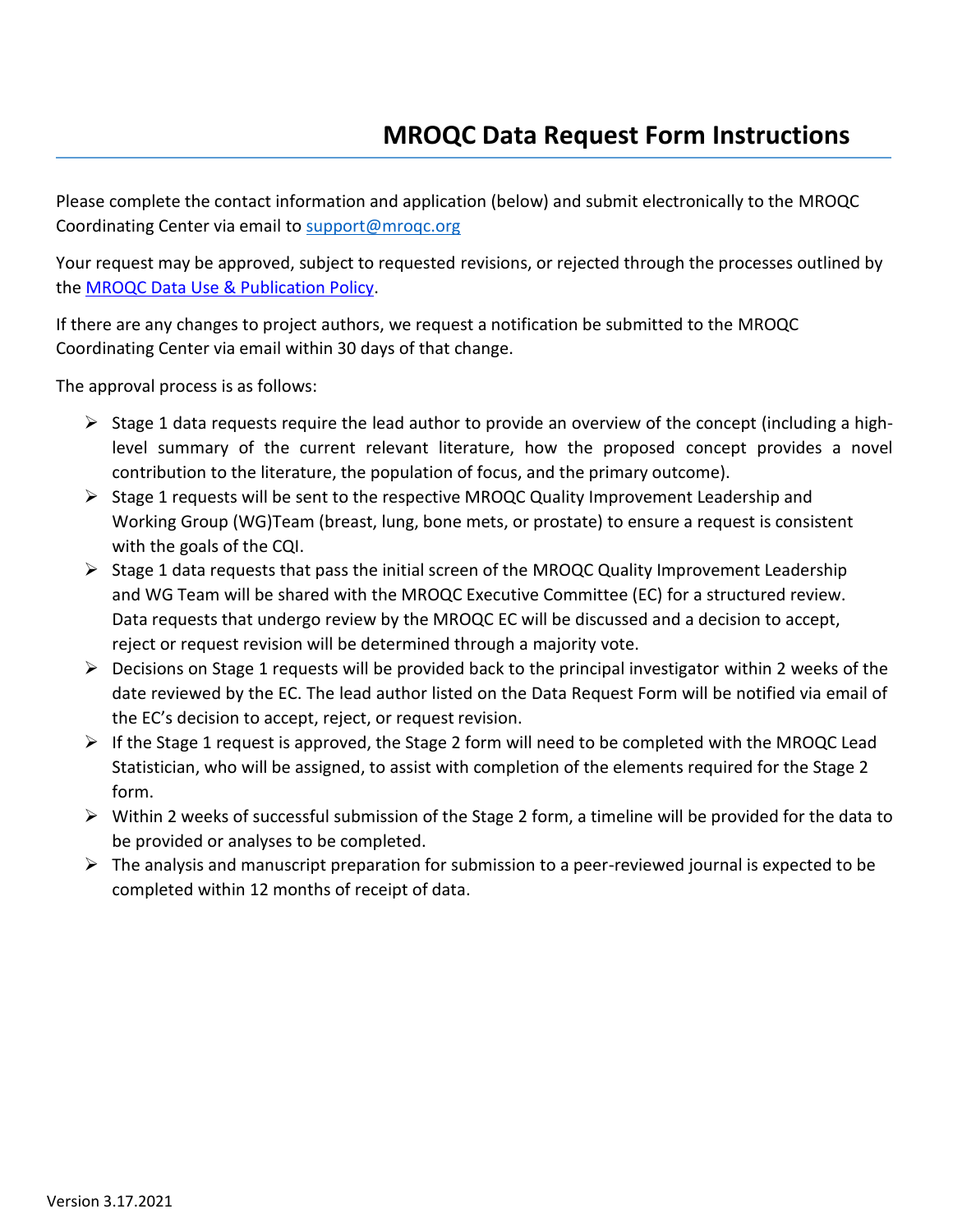| <b>DATA REQUEST FORM - STAGE 1</b>                                                                                                                                                                                                                                                                                         |        |                                  |                   |  |
|----------------------------------------------------------------------------------------------------------------------------------------------------------------------------------------------------------------------------------------------------------------------------------------------------------------------------|--------|----------------------------------|-------------------|--|
| <b>Lead Author/Primary Contact Information</b>                                                                                                                                                                                                                                                                             |        |                                  |                   |  |
| First:                                                                                                                                                                                                                                                                                                                     | Last:  | Institution:                     |                   |  |
| Phone:                                                                                                                                                                                                                                                                                                                     | Email: |                                  |                   |  |
| <b>Role(s) of Lead Author:</b>                                                                                                                                                                                                                                                                                             |        |                                  |                   |  |
| <b>Clinical Champion</b>                                                                                                                                                                                                                                                                                                   |        | <b>Clinical Data Abstractor</b>  |                   |  |
| <b>Participating Physician</b>                                                                                                                                                                                                                                                                                             |        | <b>Hospital Administrator</b>    |                   |  |
| <b>Fellow/Resident</b>                                                                                                                                                                                                                                                                                                     |        | <b>Coordinating Center Staff</b> |                   |  |
| <b>Physicist/Dosimetrist</b>                                                                                                                                                                                                                                                                                               |        |                                  |                   |  |
| Project Team (The Clinical Champion from the site requesting data is expected to be on the project team, but the<br>Clinical Champion is not required to be the lead author. Lead author must be at the same MROQC institution as their<br>Clinical Champion engaged in this project to be eligible to obtain MROQC data.) |        |                                  |                   |  |
| In the table below please list individuals and institutions with lead responsibility first.                                                                                                                                                                                                                                |        |                                  |                   |  |
| Name & Title:                                                                                                                                                                                                                                                                                                              |        | Institution:                     | Email (required): |  |
| 1.<br>2.                                                                                                                                                                                                                                                                                                                   |        |                                  |                   |  |
| 3.                                                                                                                                                                                                                                                                                                                         |        |                                  |                   |  |
| 4.                                                                                                                                                                                                                                                                                                                         |        |                                  |                   |  |
| 5.                                                                                                                                                                                                                                                                                                                         |        |                                  |                   |  |

# **Publication/Project Information**

### **Data Request Status:**

**New Request (COMPLETE STEP 1)**

**Revised Request: Original proposal title:** 

#### **STAGE 1:**

**Working Title:**

### **Type of Work:**



**Quality Improvement**

 **Research** (*project will require IRB approval once project is approved by MROQC*)